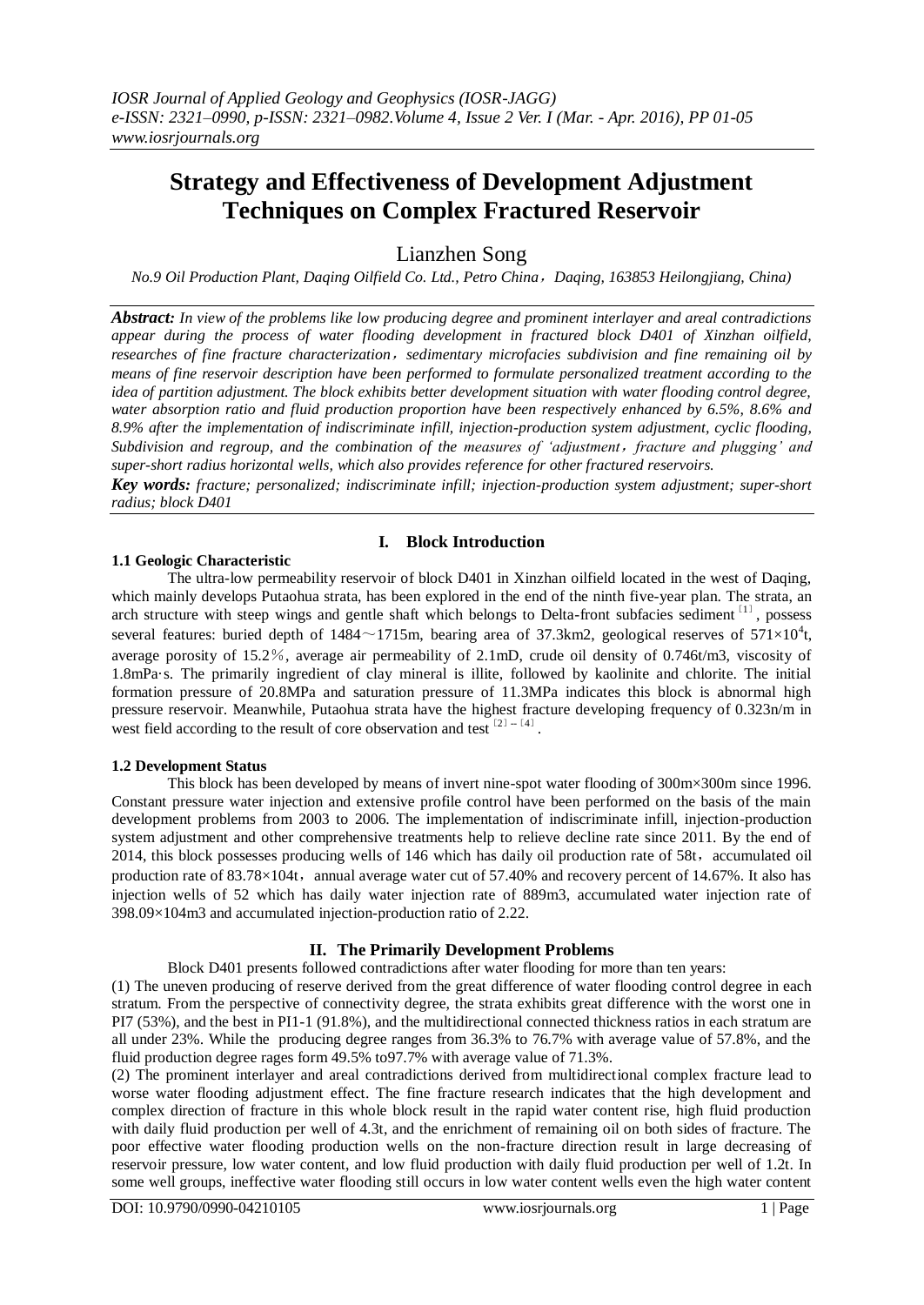wells have been shut in and the water injection intensity has been improved, which indicates huge remaining recoverable reserves exist on both sides of fracture and around ineffective wells.

# **III. Exploration Adjustment Technology**

#### **3.1 Fine Fracture Characterization**

In consideration of the influence on development from fracture, the stratum fracture comprehensive description technology, which can be simply described as "point, plane, system", has been performed for the purpose of understanding of fracture spatial distribution, by means of three-dimensional geological modeling, and with the help of exploration dynamic correction. Point: core observation and log calculation have been utilized to describe fracture intensity of well point. Plane: the digitization of fracture direction has been realized under the constraints of deflection, well point and faults distance. System: the fracture intensity model which includes the information of well point and direction has been established by means of dynamic monitoring model. And on this basis the sensitivity parameters have been adjusted according to exploration dynamic, which help to modify the fracture model and improve the spatial characterization accuracy of fracture after they have been updated in the original fine geological grid. With this technology, the fracture development direction of every single well and stratum have been determined and the stereoscopic characterization of fracture in each sedimentation unit of this block has been accomplished.



Fig 1 fracture development direction after extrapolation Fig 2 fracture intensity model under multiple constraints

# **3.2 Sedimentary Microfacies Subdivision**

The stratum sedimentary microfacies determines the trend and scale of single sand body and accurately describe the connection relationship, which provide the precise geological basis for tapping potential measures of fine water flooding like fracture breakthrough management and areal water channeling<sup>[5]</sup>. The application of information of core, seism, logging, and the former research of west region on Daqing placanticline proved block D401 is influenced by north and west provenance. Putaohua strata belongs to Delta-front subfacies sediment, which mainly develops delta inner front(including underwater distributary channel sandbodys, main shelf blanket sands, minor sand sheet, sand dam) and sheet sand of delta-frontal facies.

#### **3.3 Fine Research Of Remaining Oil 3.3.1 Cause Of Remaining Oil**

The remaining oil type of block D401 has been determined by means of the research result of fine reservoir description and numerical modeling combined with the production split and static and dynamic data, which include fracture interlayer contradiction, areal contradiction, poor effective water flooding, poor injection-production relationship and normal production. The first two types are the main tapping object which respectively account for 36.55% and 23.86% of remaining oil.

| $\frac{1}{2}$                     |                                             |       |                                        |                                          |  |  |  |
|-----------------------------------|---------------------------------------------|-------|----------------------------------------|------------------------------------------|--|--|--|
| Couse of remaining oil            | Conditions of residual recoverable reserves |       |                                        |                                          |  |  |  |
|                                   | residual recoverableratio                   |       | recoverable reserves<br>residual       | $\sigma^{\text{recovery percent}}_{(%)}$ |  |  |  |
|                                   | reserves $(104t)$                           | (%)   | average well and single layer $(104t)$ |                                          |  |  |  |
| fracture interlaver contradiction | 14.4                                        | 36.55 | 0.0949                                 |                                          |  |  |  |
| areal contradiction               |                                             | 23.86 | 0.1157                                 | 9.18                                     |  |  |  |

**Table1 The remaining oil type of block D401**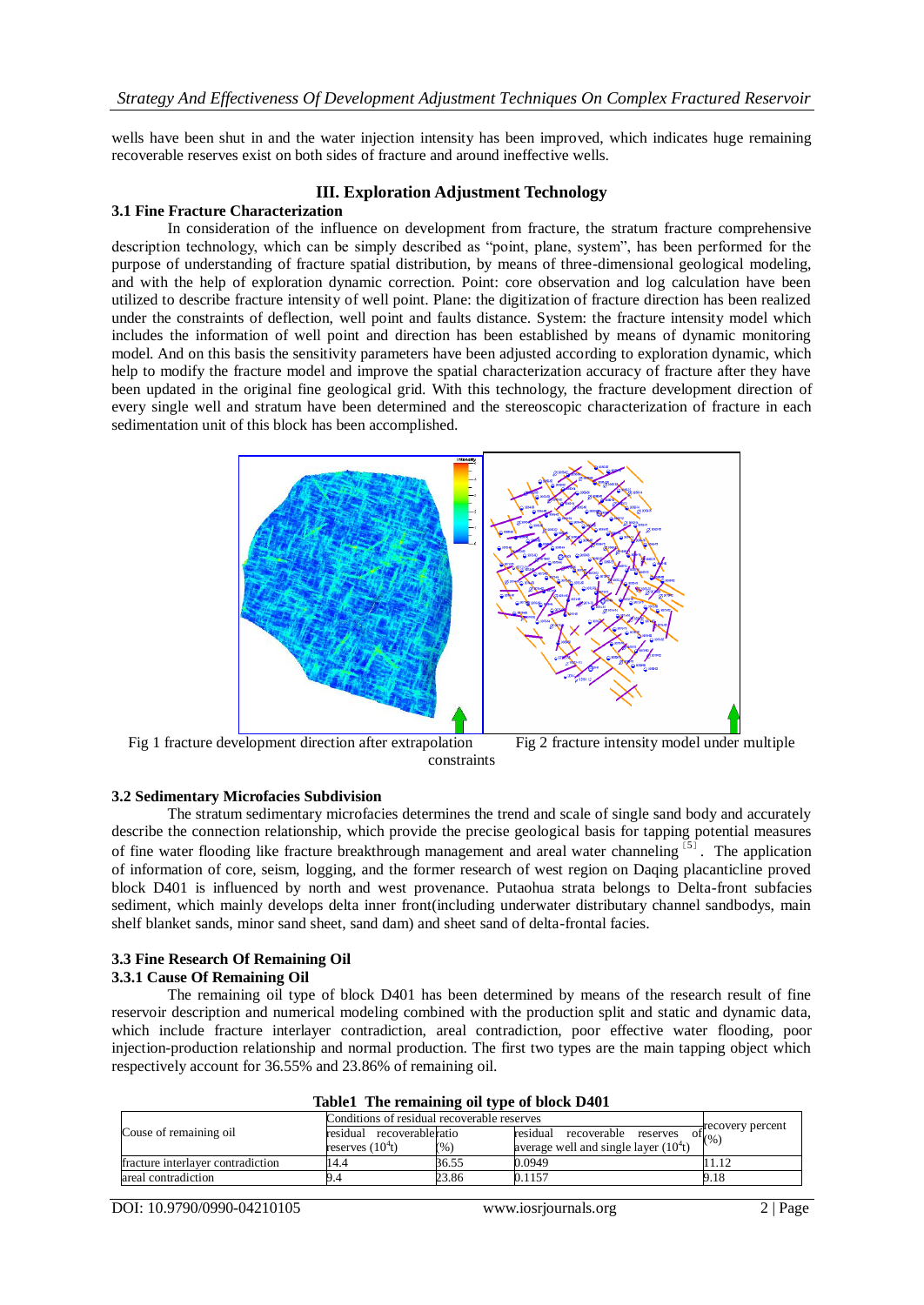| poor effective water flooding          |      | .      | 0.0737 | 9.34     |
|----------------------------------------|------|--------|--------|----------|
| normal production                      | ∪.∟  | 16.50  | 0.0574 | 30.05    |
| poor injection-production relationship | 2.2  | 5.58   | 0.0339 | 5.54 ه   |
| Total                                  | 39.4 | 100.00 | 0.0752 | ل في عمل |

# **3.3.2 Areal Distribution Law Of Remaining Oil**

According to the comprehensive analysis of dynamic and static information on block D401, the areal remaining oil can be divided into these three following types: (1) Large area distribution. The well points closely grouped within the remaining oil area account for more than 40% in one stratum, which result from poor waterflooding, fracture inter layer contradiction, and fractured water breakthrough, and mainly distributes in layer PI4-2. (2) Part distribution. The ratio of this type ranges from 15% to 40%, which mainly distributes in layer PI1-1, PI1-2, PI2, PI3, PI5-1 and PI6-1 caused by areal contradiction and poor effective water flooding. (3) Scattered distribution. The ratio is less than 15% and form the stripped remaining oil within small area which mainly distributes in layer PI4-1, PI5-2, PI6-2 and PI7 caused by poor injection-production relationship and poor effective water flooding.

|                         | Range of original effective thicknessoriginal effective Conditions |             |           |           |         | 0ľ                                    | residual |                                     |  |
|-------------------------|--------------------------------------------------------------------|-------------|-----------|-----------|---------|---------------------------------------|----------|-------------------------------------|--|
| type                    | of single layer/m                                                  |             |           | thickness |         | recoverable reserves                  |          | Distribution layer                  |  |
|                         | >1.0                                                               | $0.5 - 1.0$ | $0 - 0.5$ | total/m   | ratio/% | residual<br>$recoveredble$ $ratio/\%$ |          |                                     |  |
|                         |                                                                    |             |           |           |         | reserves $/10^4t$                     |          |                                     |  |
| Scattered distribution  | 51.3                                                               | 66.1        | 23.0      | 140.4     | 22.53   | 10.3                                  | 26.1     | PI4-1、PI5-2、PI6-2、PI7               |  |
| Partly distribution     | 158.6<br>146.3                                                     |             | 57.3      | 362.2     | 58.11   | 23.2                                  | 58.9     | $PI1-1$ , $PI1-2$ , $PI2$ , $PI3$ , |  |
|                         |                                                                    |             |           |           |         |                                       |          | $PI5-1$ , $PI6-1$                   |  |
| Large area distribution | 72.6                                                               | 41.2        | 6.9       | 120.7     | 19.36   | 5.9                                   | 15.0     | PI4-2                               |  |
| Total                   | 270.2                                                              | 265.9       | 87.2      | 623.3     | 100     | 39.4                                  | 100      |                                     |  |

**Table2 Areal remaining oil distribution of Block D401**

# **3.3.3 Vertical Distribution Law Of Remaining Oil**

The numerical modeling result indicates that remaining oil distribution is mainly influenced by fracture and nine-spot pattern and forms enrichment strip between well arrays. Oil saturation map shows that the layers PI1-1, PI1-2, PI2, PI3, PI4-2, PI5-1 and PI6-1 have the higher remaining reserves and should be considered as the main tapping object. The distribution of enrichment oil of the rest layers are all scattered.

# **3.4 Areal Adjustment Countermeasure**

Block D401 has been divided into three districts according to development time and dynamic development characteristic and the personalized adjustment countermeasures have been manipulated. Cyclic flooding and scattered infill in enriched remaining oil area are introduced for old pilot area, scattered infill and injection-production system adjustment assisted with super-short radius horizontal wells for extended area, indiscriminate infill and injection-production system adjustment for other area.

| Area                 | Development characteristics                                                                                                                                                                                                                      | adjustment countermeasure | Assisted measures                |
|----------------------|--------------------------------------------------------------------------------------------------------------------------------------------------------------------------------------------------------------------------------------------------|---------------------------|----------------------------------|
| Old pilot area       | Early developed, strong fracture development, high<br>recovery percent, high water content, high injection Cyclic flooding and scattered infill<br>pressure                                                                                      |                           |                                  |
| <b>Extended</b> area | Quality of reservoir becomes worse, thin, poor effective scattered infill, injection-production system suburvision water<br>water flooding, low production and rapid decline of adjustment and super-short radius horizontal inte<br>single well | wells                     | subdivision<br>water<br>plugging |
| others               | prominent interlayer and areal contradictions, numerous indiscriminate infill and injection-production<br>of low efficient wells                                                                                                                 | system adjustment         |                                  |

**Table3 Development adjustment countermeasure of block D401**

# **3.4.1 Well Pattern Infilling And Injection-Production System Adjustment**

By utilizing the result of fine reservoir description and referring to the numerical modeling result and the adjustment experience of similar block<sup>[6]-[10</sup>], There are four flexible ways of indiscriminate infill and injection-production system adjustment have been performed with the comprehensive consideration of remaining oil distribution characteristics, fracture and underwater distributary channel sandbodys distribution law and the production condition of surrounding wells: (1) In the strata of local EW direction fracture development and enriched remaining oil, 8 infilling wells and 3 linear conversion wells have been deployed in the lateral of fracture; (2) Process of infilling was not applied in the strata of fracture development and poor remaining oil; (3) Horizontal well infilling and 1 irregular conversion well have been introduced in the stratum without fracture and remaining oil enriched in the single layer; (4) 11 diagonal infilling wells and 3 five-point conversion wells have been deployed in the strata without fracture and remaining oil enriched in multiple layers.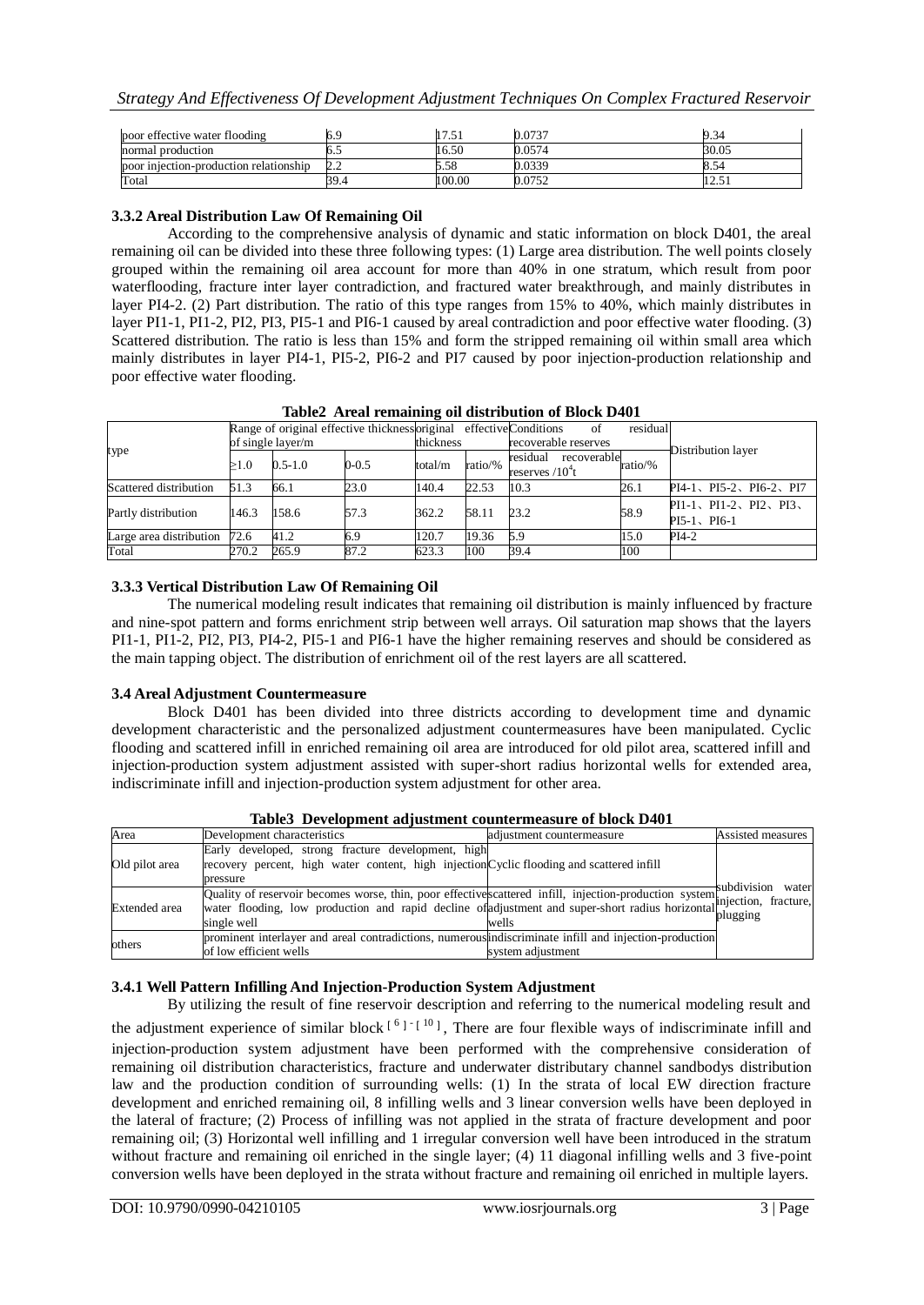# **3.4.2 Overall Cyclic Flooding To Perform The Imbibition Functions Of Fracture And Matrix**

Overall cyclic flooding has been performed in old pilot area (high recovery percent, relatively centralized high water content wells and relatively stronger fracture development) since the gradually increased injection pressure and multi-layers and multi-directions water breakthrough occur after multi-round profile control. In view of the numerical modeling, oil recovery rate by cyclic flooding is higher than continued water flooding. 18 well-times of cyclic flooding of 6-mon cycle has been implemented which helped to decrease the water cut increasing rate and stabilize the feed flow of low water content wells. The daily oil production rate of surrounding high water content wells increased from 1.7t to 4.3t, and water content decreased from 98.4% to 92.9%. The daily oil production rate of low water content wells stabilize at 58.3t (original 57.6t), and water content slightly decreased from 32.4% to 30.8%.

# **3.5 Vertical Adjustment Countermeasure**

For the fractured water flooded wells, who have single flooded layer and enriched remaining oil in substitutes, or poor water injection condition layers resulted from inter layer contradiction, the subdivision and section adjustment have been performed in surrounding injection wells to cease water flooding thin layers in which water channeling easily occurs according to barrier fracture development condition between sections in order to control water content and improve the producing degree of poor layers. The water absorption ratio increases from 52.4% to 64.4% and the average daily oil rate per well of surrounding connected producing wells increases 0.5t after 21 well-times adjustment have been implemented. In addition, the utilization factor of water injection has been promoted and decline rate has been relieved by means of 42 well-times test adjustment to limit the injection of high flooded layer and increase the injection of low one, by which the average daily oil rate per well of surrounding oil wells increases 4.2t and the water content decreases from 52.5% to 49.8%.

# **3.6 Fracturing, Plugging And Super-Short Radius Horizontal Wells Technology**

The prominent areal and interlayer contradictions exist in wells and layers have been adjusted by means of thin-poor layer fracturing, fractured flooded layer plugging and sidetracking super-short radius horizontal wells. (1) With the fine reservoir description result, the layers which have enriched remaining oil and poor effective water flooding resulted from fracture interlayer interference have been fractured to expand water flooding swept area. (2) For the multi-layers and multi-directions water breakthrough wells which possess ineffective injection adjustment, enriched remaining oil and plugging potential, the plugging scheme has been optimized to plug the upper and lower layers with barrier combined with the single layer fracture identification results. (3) Sidetracking super-short radius horizontal well technology has been introduced to tap the potential remaining oil from the wells and layers which possess the character of single large thickness layer, great physical characteristics, enriched remaining oil, sufficient water flooding energy, and easy water breakthrough after fracturing or approaching the fault. Above measures have been implemented in 20 wells which increased average daily oil production by 1.5t in initial stage after stimulation.(Table 4)

| Stimulation type   | wells<br>/NO | before                    |                                          |                                  | after                                       |                                    |                                  | Average<br>accumulate oil |
|--------------------|--------------|---------------------------|------------------------------------------|----------------------------------|---------------------------------------------|------------------------------------|----------------------------------|---------------------------|
|                    |              | Daily<br>Production/t•d-1 | fluid Daily oil<br>Production<br>/ t∙d-1 | Water content<br>$/ \frac{9}{6}$ | Daily fluid<br>Production<br>$/t \cdot d-1$ | Daily oil<br>Production<br>/ t∙d-1 | Water content<br>$/ \frac{9}{6}$ | increasing per<br>well    |
| plugging           |              | 41.1                      | 0.5                                      | 98.8                             | 18.0                                        | 8.4                                | 53.2                             | 81                        |
| fracturing         |              | 14.1                      | 8.5                                      | 39.7                             | 40.0                                        | 22.9                               | 42.8                             | 206                       |
| Plug-frac          |              | 2.6                       | $_{0.0}$                                 | 100.0                            | 2.5                                         | 1.9                                | 24.0                             | 205                       |
| super-short radius |              | 6.5                       | 6.0                                      | 8.1                              | 17.4                                        | 11.1                               | 35.9                             | 170                       |
| total              | 20           | 64.3                      | 15.0                                     | 76.7                             | 77.8                                        | 44.3                               | 43.0                             | 161                       |

## **Table4 Classification statistics of stimulated wells**

# **IV. Development Adjustment Result**

The production condition has been improved after implementing comprehensive tapping potential. The water flooding control degree increased 6.5 points from 72.8% to 79.3%. The water absorption ratio increased from 68.2% to 76.8%, fluid production ratio increased from 71.3% to 79.2%. The actual recovery ratio varied between 30% and 35% of theoretical value before comprehensive tapping potential while approaching 35% after adjustment which indicates that these measures help to obtain great effect.